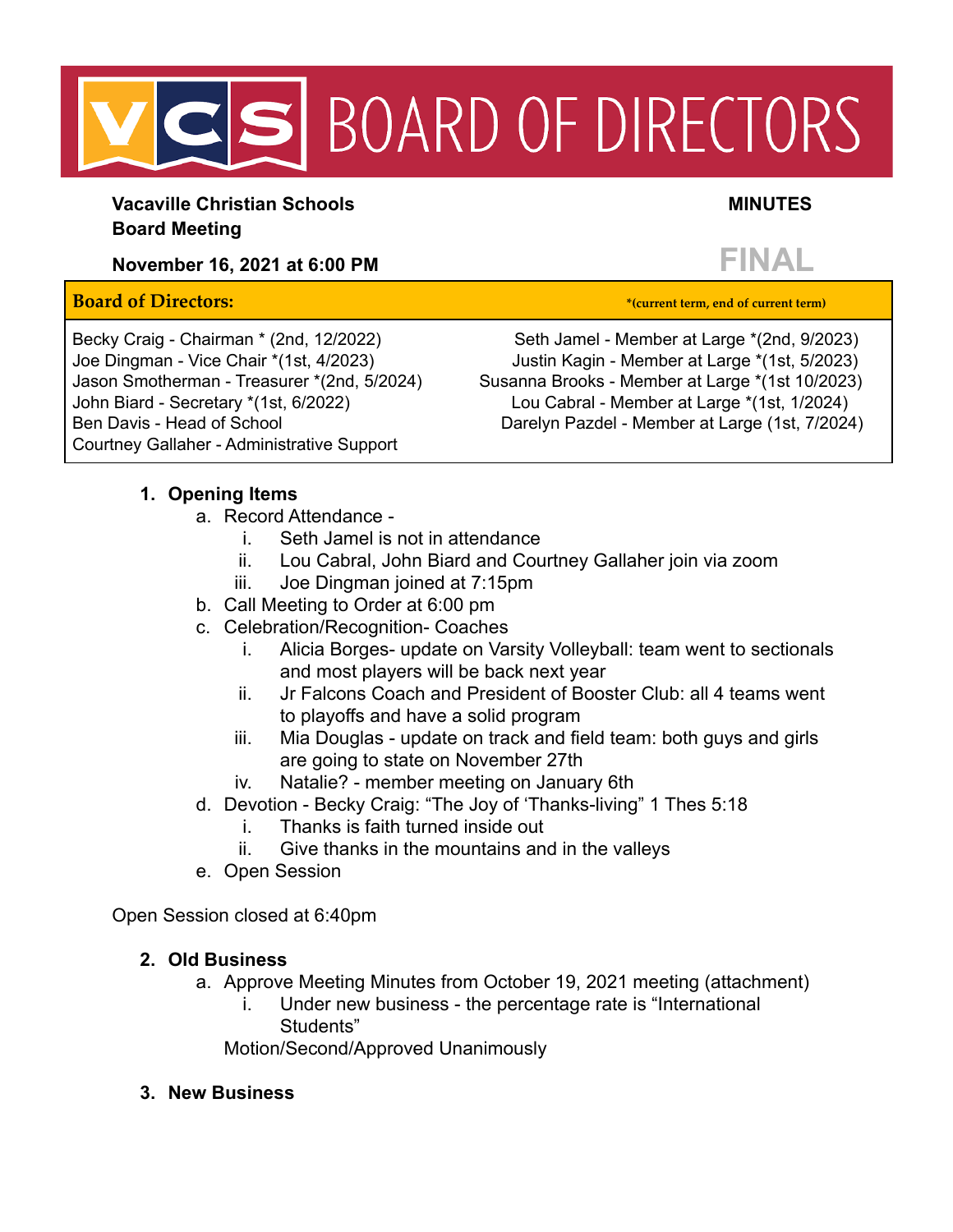- a. Head of School Report
	- i. Director of Operations Report: John
		- 1. Now in the position for 1 month
		- 2. Met with each of his departments to see how daily business is done.
		- 3. Strengths there is a great sense of pride and trust within each of the teams, strong individual experience employees have been here for a long time and the overall work ethic
		- 4. Weaknesses- right size staffing, business processes is not as tight as it could be, staff evaluations are too sporadic
		- 5. Went over the basic facility project tracker (attachment)
	- ii. Measurements/Dashboard/Reporting Update
		- 1. Went over what the dashboard is, what its purpose is and how to use it
		- 2. Board asked if enrollment and retention needed to be included in the key strategic objectives
	- iii. Survey Results:
		- 1. Surveys included employee, parent and student surveys
			- a. Specific statistics of the results were discussed
	- iv. Tuition Rates Proposal/Discussion

1. Possibilities of different percentages discussed at length Motion to increase tuition up to 5% for young preschool and 1st-12th, and to bring Kindergarten up to match 1st-5th Motion made/Second/approved unanimously

- v. Spiritual Position Discussion
	- 1. VCS Proposed Statement on Marriage, Gender and Sexuality attachment

Motion to adopt the Statement on Marriage, Gender and Sexuality as presented

Motion/Second/Approved Unanimously

- b. Strategic Plan Committee Reports (all attachments)
	- i. Academic Excellence Susanna Brooks, Justin Kagin
	- ii. Athletics Susanna Brooks, Joe Dingman, Seth Jamel, Darelyn Pazdel
	- iii. Executive Becky Craig, Joe Dingman, Jason Smotherman, John Biard
	- iv. Finance Becky Craig, Justin Kagin, Jason Smotherman
	- v. Performing Arts Justin Kagin, Darelyn Pazdel
	- vi. Place John Biard, Joe Dingman, Seth Jamel, Lou Cabral
	- vii. Spiritual/Relationships Jason Smotherman, Lou Cabral
	- viii. Board Development/Capital Outlay
- c. COVID-19 Update- none
- d. HOS Evaluation

#### **4. Closing Items**

a. Open/Continued Items Summary